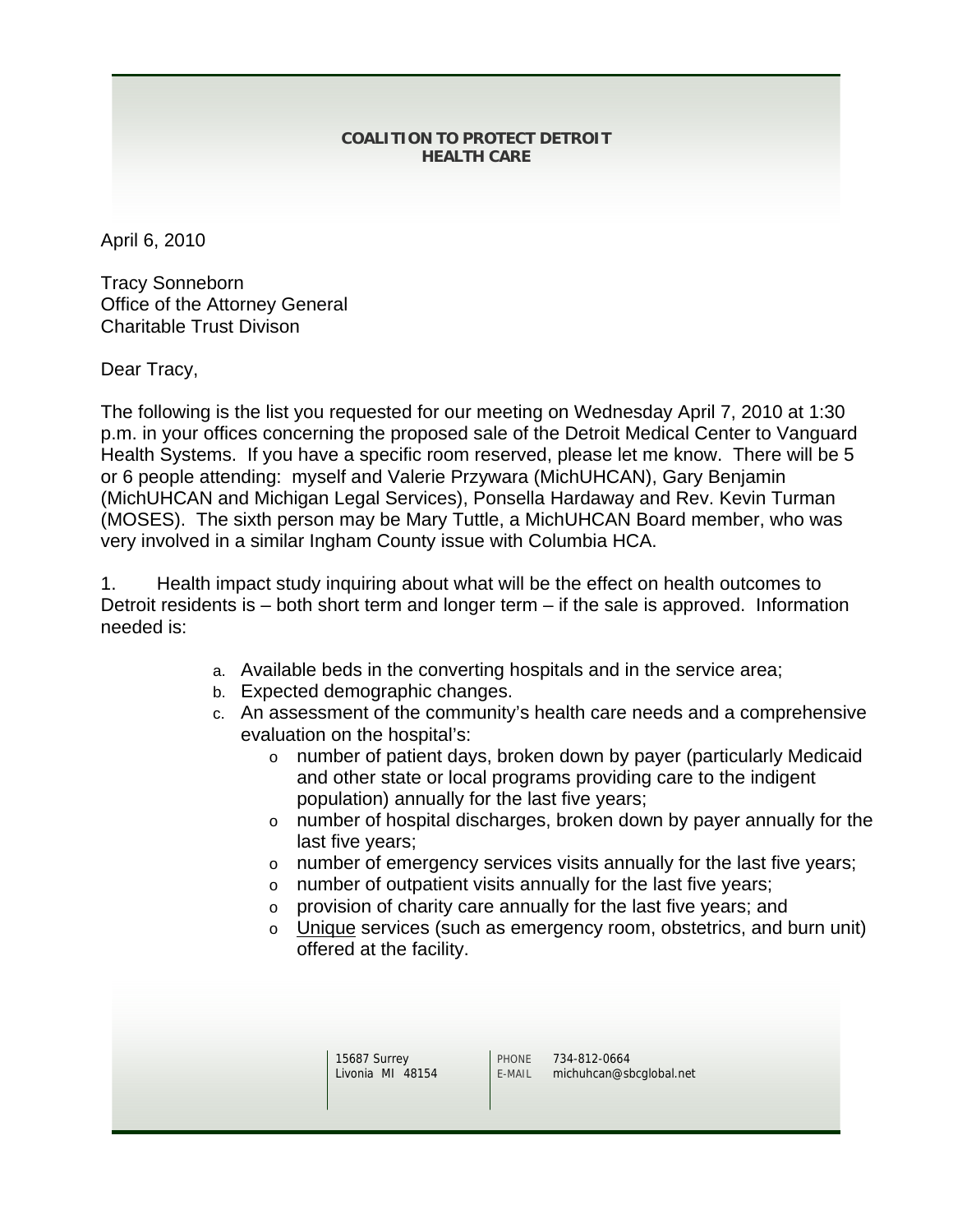- d. Data from other Vanguard purchases comparing health outcomes before the purchase and after the purchase and against averages from JCAH and other sources.
- e. What services are offered by the converting hospitals?
	- o Which of these are essential to the region
		- o What will happen to the DRH Trauma center?
		- o What will happen to the premature infant unit at Hutzel?
		- o Are there other unique services that will be put at risk by the conversion?

For a complete discussion, check out this publication written by Community Catalyst: "Looking at the Full Picture: Analyzing the Community Health Impact of Hospital and Insurer Transactions" (PDF)

- II. Net value of the non-profit asset sold
	- a. Requires an independent valuation/appraisal not one done by the DMC or Vanguard.
		- a. Includes tax value to the City and County and State;
		- b. value of real estate;
		- c. Deed restrictions on use of the property and affect on value;
		- d. value of services provided for free or at discount;
		- e. value of the tax payers investment in building Receiving and UHS and turning them over to DMC for \$1;
		- f. value of private investments and of the \$140 million in donations that DMC holds;
		- g. value of foundation and other grants if any;
		- h. Value of the contract with the WSU Med School.
		- i. Liabilities.
	- b. Value to be attributed to the conversion foundation
		- a. Should this include the \$140 million or is that designated to specific uses?

A separate board independent of the parties to the sale should be established to manage the \$140 million and other conversion.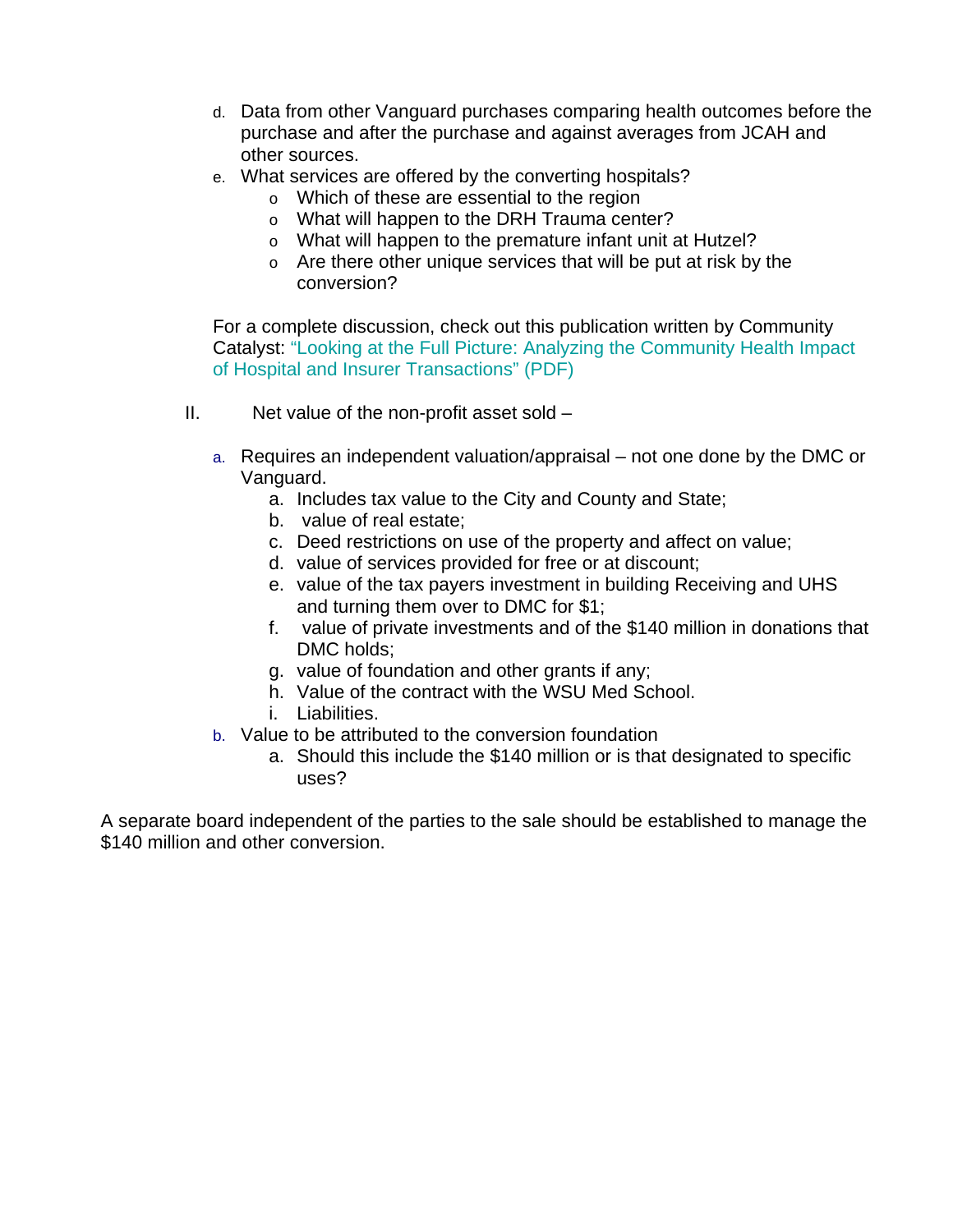- III. Finances of Vanguard compared to that of the DMC.
	- a. Standard and Poors' and Moody's both rate Vanguard as 'noninvestment grade' and 'vulnerable' but 'stable.' It is "Highly leveraged" and ripe for somebody bigger to buy. If that happens what happens to the health care services provided to SE Michigan?
	- b. DMC says it could not get bond money? Is that true and can VHS get bond money?
	- c. VHS has a major line of credit 'credit facility' that expires September of 2010 and other debts due in 2011 and 2012. How does that affect the stability of the proposed arrangement?
	- IV. Development data Original press claimed the sale would create 5,000 jobs for capital improvement. We have the following questions:
		- a. Who would be hired and where will they be from i.e. Detroit or elsewhere?
		- b. In other markets VHS has closed hospitals or departments within health systems to cut costs within 2 to 3 years of purchase. Is that likely here and what jobs would be lost?
		- c. Will the job security of DMC employees be guaranteed for the 10 year period beyond the protections of the collective bargaining agreements?
		- d. Original press claimed DMC could not get bond money for capital improvements. Are these improvements really needed? If so why is DMC unable to access bonding money through government sources?

V. Other State's AG's – Vanguard has bought 12 non-profit hospitals. We should get the following information from those AG's

- a. What promises were made by VHS in the sales agreements and to the AG?
- b. Did Vanguard live up to its promises?

VI. Individual deals – Are there any individual financial arrangements between VHS and DMC Directors and/or officers? If so what are the terms and do they amount to a conflict of interest?